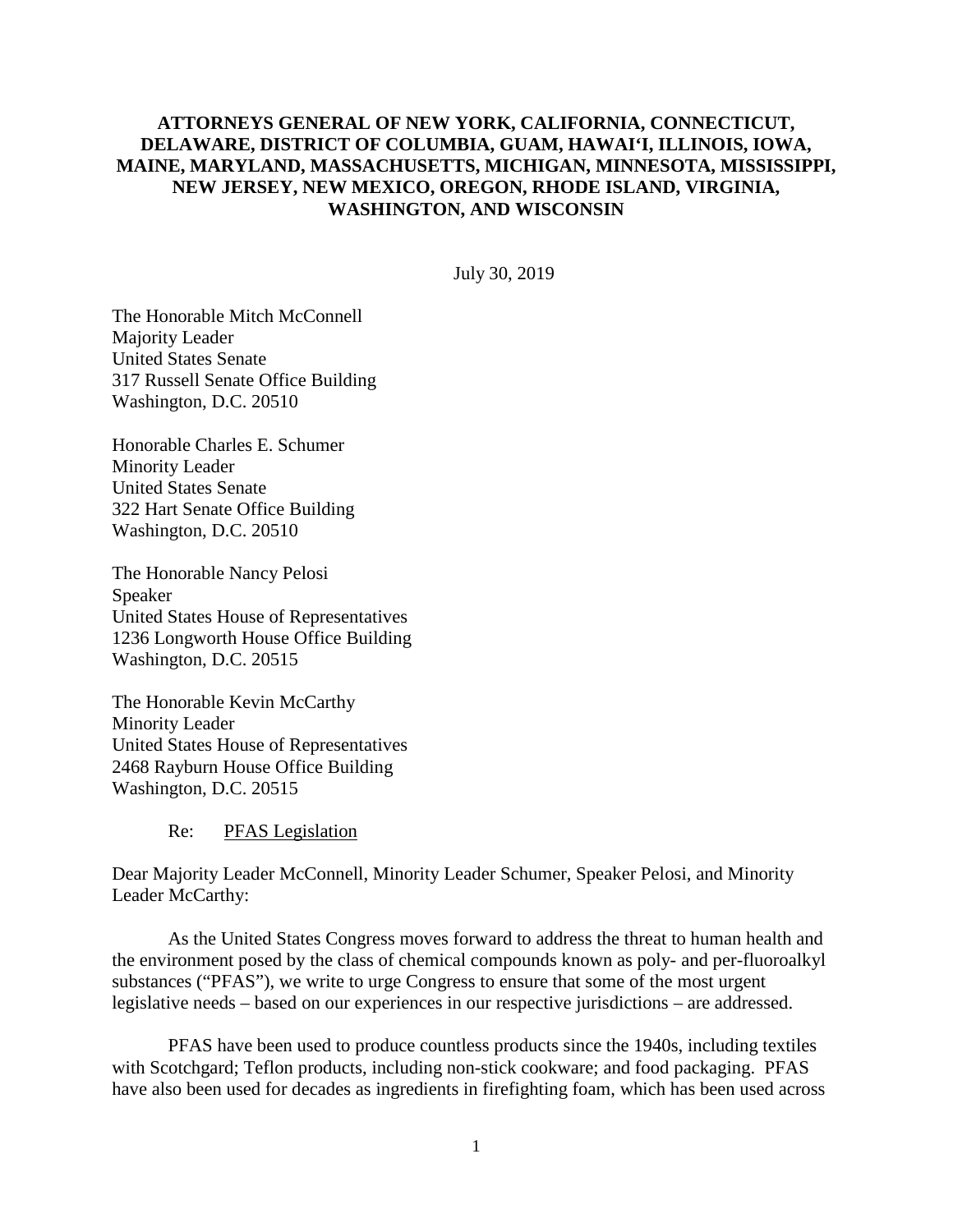the country, including by the U.S. military and local fire departments. While PFAS are entirely human-made, they are estimated to be detectable in the blood stream of approximately 99% of the U.S. population. PFAS are known as "forever chemicals" because they resist degradation in the environment. PFAS also bioaccumulate – and are toxic – to humans and animals. Although scientific knowledge regarding PFAS is still developing, PFAS are linked to serious adverse health effects in humans and animals. The two most studied types of PFAS are known by the acronyms PFOA and PFOS. Human health effects associated with exposure to PFOA include kidney and testicular cancer, thyroid disease, liver damage, and preeclampsia; exposure to PFOS is associated with immune system effects, changes in liver enzymes and thyroid hormones, and other conditions. [1](#page-1-0)

Many of the signatories to this letter face substantial PFAS issues in their jurisdictions, while others are just beginning to investigate the extent of PFAS contamination in their States. In jurisdictions that have already identified significant PFAS contamination within their borders, we are spending tens of millions of dollars to address contamination in public drinking water sources and to investigate numerous areas of potential contamination across our communities and to prioritize responses to such contamination. Contaminated sites in our jurisdictions include but are not limited to military bases where firefighting foam was used, firefighting training centers, civilian airports, and industrial facilities.

Although eventually Congress will likely need to address the entire PFAS "lifecycle"– production, use, exposure, cleanup, and disposal – we applaud the Senate and the House of Representatives for advancing legislation that address particular issues associated with PFAS contamination. As Congress moves to reach agreement on final legislation, the experiences of our States in responding to the dangers of PFAS point to several immediate legislative needs. For the reasons set forth below, we urge Congress to support the following necessary first steps in addressing the problems posed by PFAS. Any legislation, of course, should not impair the existing rights of States to pursue appropriate remedies under existing law.

#### **CERCLA Designation**

Designate certain PFAS as "hazardous substances" under the Comprehensive Environmental Response, Compensation, and Liability Act ("CERCLA").<sup>[2](#page-1-1)</sup> This designation should include but not be limited to PFOA, PFOS, and "GenX" PFAS. Additionally, the Environmental Protection Agency ("EPA") should be directed to immediately study other PFAS and to designate all or some of the substances in the PFAS class of chemical compounds as hazardous substances under CERCLA. Such designation will help promote cleanup of some of the worst contaminated sites in the country that pose substantial threats to human health and/or the environment, including sites currently or formerly owned or operated by the U.S. Department of Defense ("DOD"). To date, DOD has identified over 400 federal facilities around the country with known or suspected PFAS contamination from firefighting foam.<sup>[3](#page-1-2)</sup> DOD has resisted cleanup of federal facilities around the country, however, on the basis that PFAS are not

<span id="page-1-2"></span><span id="page-1-1"></span>

<span id="page-1-0"></span><sup>&</sup>lt;sup>1</sup> *See, e.g.*, C8 Science Panel Website, http://www.c8sciencepanel.org/.<br><sup>2</sup> 42 U.S.C. §§ 9601-9675.<br><sup>3</sup> *See* U.S. Gov't Accountability Office, GAO-18-700T, *Status of DOD Efforts to Address Drinking Water Contamination Used in Firefighting Foam* (2018), *available at* www.gao.gov/products/GAO-18-700T.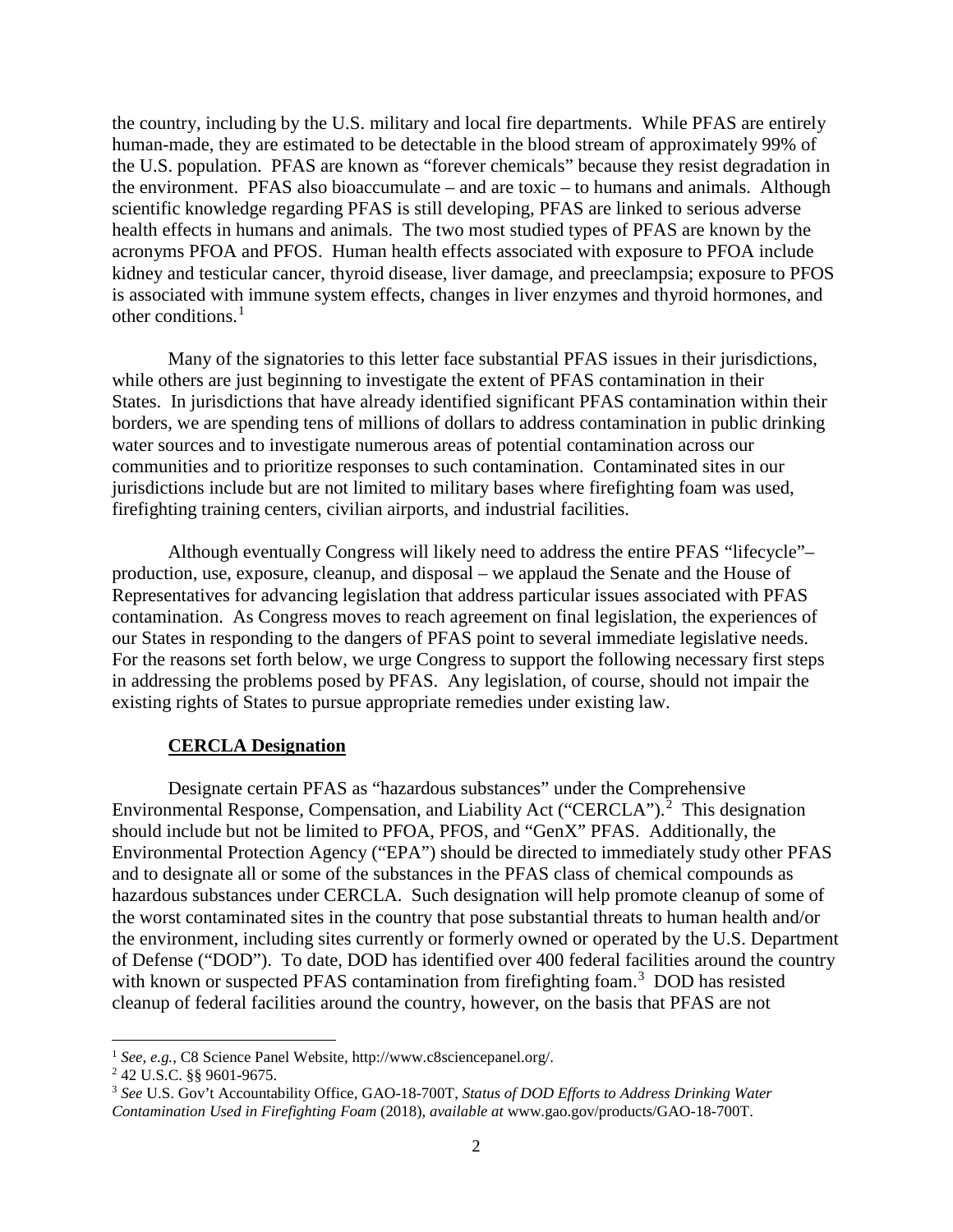hazardous substances under CERCLA or otherwise federally regulated. Because CERCLA applies to facilities owned or operated by the federal government,<sup>[4](#page-2-0)</sup> a designation of certain PFAS as hazardous substances under CERCLA would promote the appropriate cleanup of these sites. A designation under CERCLA would also promote cleanup of so-called "orphan" sites where responsible parties cannot be identified or located, or they fail to act. Contaminated sites that are subject to CERCLA would be cleaned up in a manner consistent with CERCLA's well-established procedures and protocols.<sup>[5](#page-2-1)</sup> Legislative carve-outs under CERCLA for certain other types of facilities could be provided, as appropriate.

CERCLA also provides reporting requirements for releases of hazardous substances over certain thresholds, and that reporting will facilitate investigations and potential cleanups of federal facilities and other sites across the country. [6](#page-2-2) EPA should also be directed to develop appropriate analytical methodologies for testing for PFAS in various environmental media.

## **Inclusion in the Toxic Release Inventory ("TRI") Maintained by EPA**

Add the entire class of PFAS to EPA's TRI.<sup>[7](#page-2-3)</sup> This would provide information about new potential sources and areas of contamination. The thresholds for reporting releases of PFAS to the TRI should be set at a very low level, to account for the fact that PFAS may be toxic in very low concentrations.

# **Sampling and Survey of PFAS Contamination by the U.S. Geological Survey ("USGS")**

Direct the USGS to conduct a nationwide sampling effort and survey of human and environmental exposure to PFAS, with an emphasis on drinking water, to determine the scope of PFAS contamination. This information will assist all stakeholders in prioritizing areas that require further response and will complement the inclusion of PFAS on EPA's TRI. Our respective States' jurisdictional agencies stand ready to assist the federal government in identifying the locations that should be the highest priority for investigation.

### **Funding for Communities' Response to PFAS Contamination**

Provide funding for remediation of public water systems, with a focus on environmental justice and other disadvantaged communities. Many public water providers do not have sufficient funding to address PFAS contamination, and even when they may in the first instance, raising water rates to recoup those costs present serious water affordability issues. Funding should also be made available to address potential contamination of private drinking water sources.

<span id="page-2-0"></span> <sup>4</sup> *See* 42 U.S.C. §§ 9601(21), 9620.

<span id="page-2-3"></span><span id="page-2-2"></span><span id="page-2-1"></span><sup>5</sup> *See* 40 C.F.R. Part 300. 6 *See* 42 U.S.C. § 9603; 40 C.F.R. Part 302.4. 7 *See* 42 U.S.C. § 11023.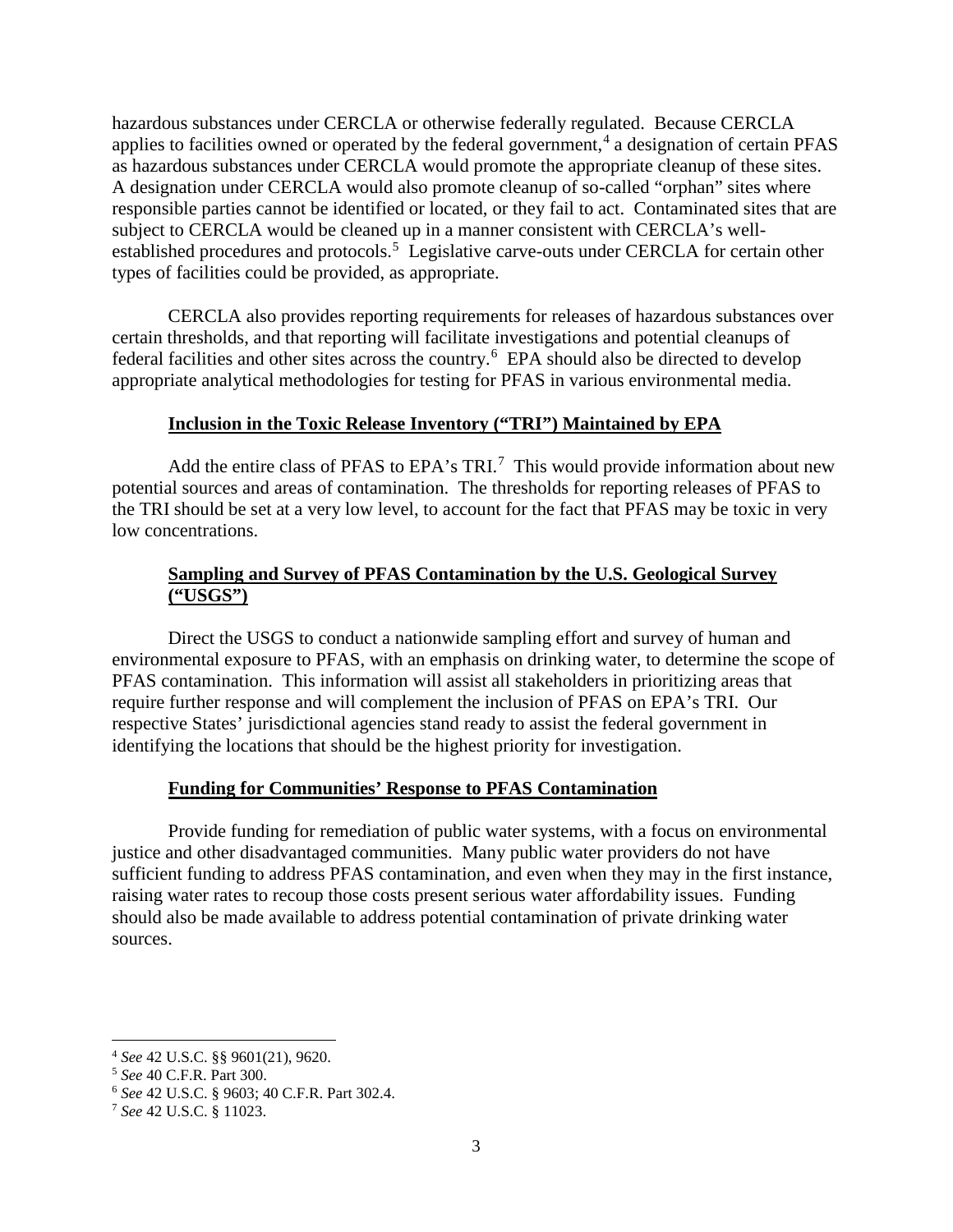## **Prohibit the Use and Storage of Firefighting Foam Containing PFAS at U.S. Military Bases and Other Federal Facilities**

Prohibit the use and storage of firefighting foam containing PFAS at United States military bases and other federal facilities as quickly as possible, and immediately require protective measures when firefighting foam is used. Aqueous film-forming foam, or AFFF, is directly sprayed on or near the ground when it is used, and it is the source of PFAS at some of the worst contaminated areas in the nation, including at numerous military sites. Some of our jurisdictions have been forced to spend tens of millions of dollars to provide vulnerable communities near military bases with uncontaminated water and filtration systems. While AFFF may be discharged into the environment in responding to emergencies (or may be discharged accidentally), the vast majority of AFFF is used for firefighting training. Congress should require that training foams that do not contain PFAS be used instead of AFFF containing PFAS, and that barriers or other measures be used in areas in which foam is discharged to prevent potential contamination of the environment.

#### **Medical Screening**

Provide for medical screening for PFAS exposure for appropriate personnel and members of the public who may have been exposed to PFAS, including but not limited to firefighting personnel. Our citizens deserve to know about potential health threats, particularly those incurred on the job.

**\* \* \***

Public understanding about the serious risks that PFAS contamination poses to human health and the environment is growing. Without federal legislative action to assist States and communities that are responding to this burgeoning threat, the public may lose confidence in the safety of its drinking water sources, consumer products, and other routes of exposure to dangerous levels of PFAS. We applaud the Senate and the House of Representatives for recognizing the dangers of PFAS and advancing legislation to address the resulting public health concerns and mounting State and local response costs. We urge Congress to continue these efforts by supporting the initial legislative needs highlighted above as Congress moves to reach agreement on final legislation addressing PFAS contamination.

Thank you for your time and consideration of these urgent matters.

Sincerely,

EtitiA

LETITIA JAMES Attorney General of New York

XAVIER BECERRA Attorney General of California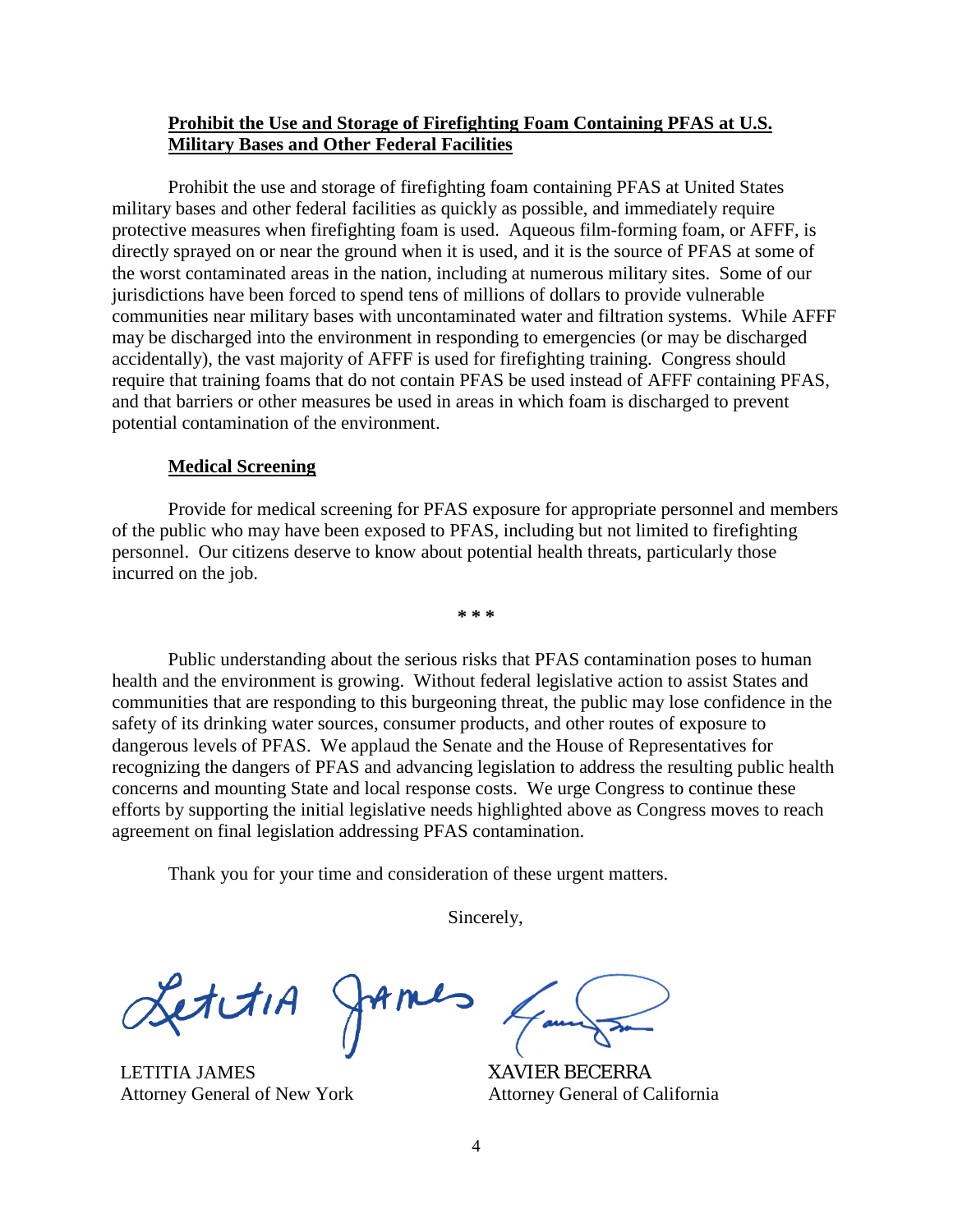WILLIAM TONG Attorney General of Connecticut



KARL A. RACINE Attorney General of District of Columbia

CLARE E. CONNORS Attorney General of Hawai'i

TOM MILLER Attorney General of Iowa

 $Bia - 2fa$ 

BRIAN E. FROSH Attorney General of Maryland

tana W.

DANA NESSEL Attorney General of Michigan

im thanh

JIM HOOD Attorney General of Mississippi

athleen (A

KATHLEEN JENNINGS Attorney General of Delaware

LEEVIN CAMACHO Attorney General of Guam

KWAME RAOUL Attorney General of Illinois

non M. Frey

AARON M. FREY Attorney General of Maine

MAURA HEALEY Attorney General of Massachusetts

KEITH ELLISON Attorney General of Minnesota



GURBIR S. GREWAL Attorney General of New Jersey